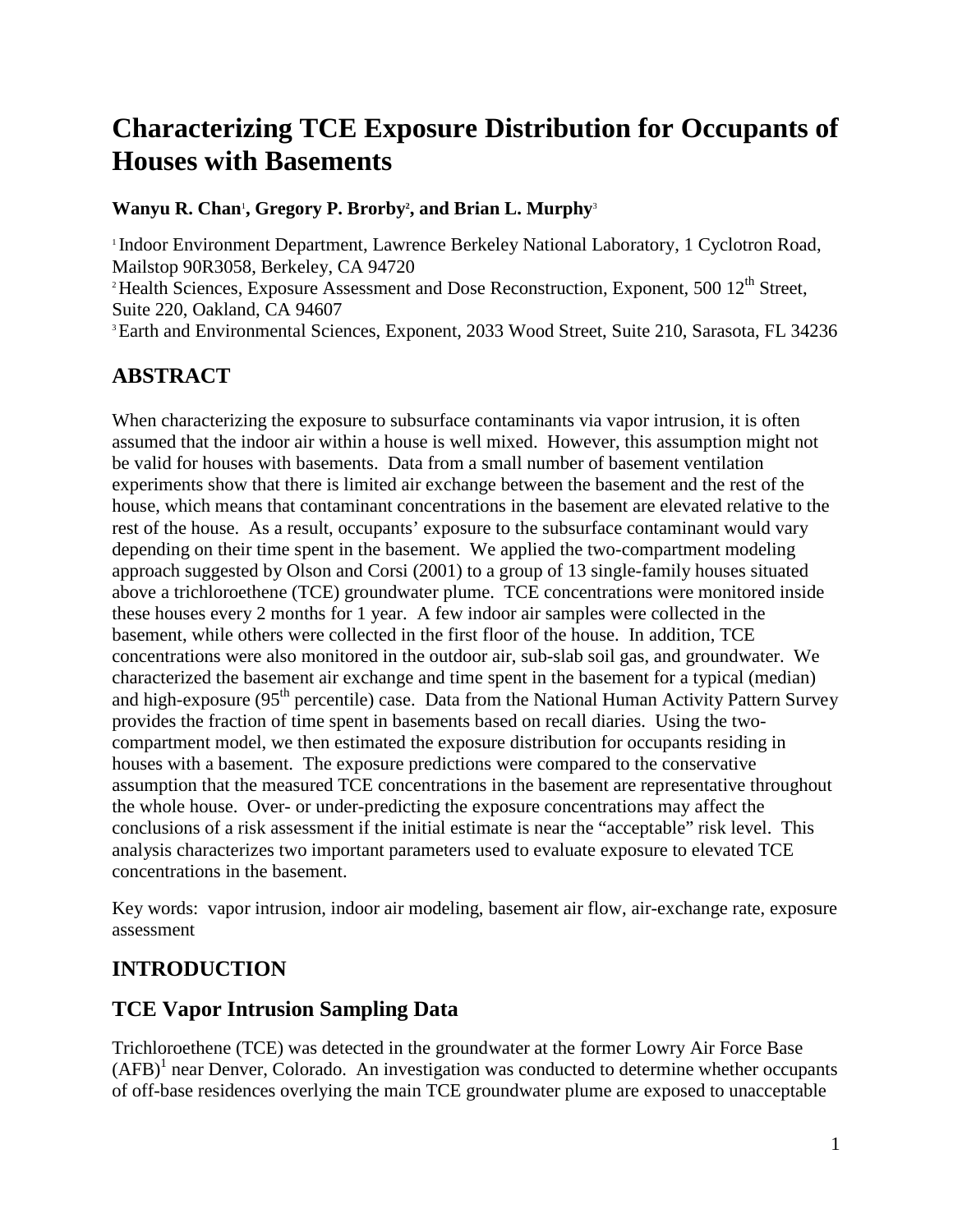inhalation health risk. Sampling was conducted in 13 homes at two-month intervals between March 2000 and February 2001.<sup>2</sup> Samples collected include indoor air, outdoor air, basement air, crawlspace air, sub-slab soil gas, and groundwater. Besides TCE, other volatile organic compounds (VOCs) such as tetrachloroethene (PCE) and 1,1,1-trichloroethane (1,1,1-TCA), were also analyzed. The investigation found that TCE was the most often detected compound and was detected in the highest concentrations in the substructure samples; therefore, it was most likely to be the primary chemical detected in indoor air samples due to vapor intrusion. The next two most commonly detected VOCs were PCE and 1,1,1-TCA. However, comparison of the indoor air concentrations with groundwater and outdoor air concentrations suggests the presence of a non-groundwater source of PCE and 1,1,1-TCA. Therefore, this paper focuses on TCE only and assumes that groundwater is the predominant source to indoor air.

Twelve of the 13 residences sampled are single-family detached homes with either a basement or crawlspace. TCE vapors from the subsurface to indoor air must first pass through the basement foundation, or through the crawlspace, before entering into the building. While the crawlspace is not an occupied area, residents can be exposed to higher concentrations of TCE while in the basement. One conservative method of assessing exposure is to collect indoor air samples in the basement. However, this approach might be too conservative if the basement is used only infrequently or for a short duration, such as a laundry room. Olsen and Corsi<sup>3</sup> proposed a twocompartment model to describe the migration of soil gas into the basement, and the air exchange between the basement and the reminder of the house. Instead of relying on basement-only or ground-floor-only concentrations to evaluate TCE exposure for the Lowry AFB residences, we applied this two-compartment model to estimate exposure. This allows us to consider the implications of higher TCE concentrations in the basement where residents might be exposed for different time durations.

Eight residences (#3, #4, #18, #21, #22, #23, #24, and #28) at the Lowry AFB have a basement. Sub-slab soil gas samples were collected from these residences, with one exception at residence #28, where basement air was sampled instead. The other four residences (#2, #5, #25, and #26) have a crawlspace, where crawlspace air samples were collected. Indoor air samples were also collected from the first floor of the residences concurrently. There were two exceptions where the indoor air samples were collected from the basement instead of the first floor of the residences because the basements at these residences were fully finished (#3 and #22). Figures 1–3 show the indoor air, basement/crawlspace air, and sub-slab soil gas TCE concentrations collected at these 12 residences.

The average and range of TCE concentrations measured are summarized in Table 1. Indoor air, basement air, and crawlspace air were all 24-hour canister samples analyzed using EPA Method TO-15. Sub-slab soil gas samples were collected after approximately 2 liters of air was purged. Anomalous soil gas data were reported on one occasion each at residences #3 (December 2000), #22 (May 2000), and #23 (December 2000), where the measured concentrations were at least two orders of magnitude lower than other sampling periods. These values were excluded from Table 1. TCE concentrations in outdoor air were also measured near three of the residences, and were lower (0.1  $\mu$ g/m<sup>3</sup> on average, ranging from 0.036 to 0.39  $\mu$ g/m<sup>3</sup>) than concentrations measured inside the residences.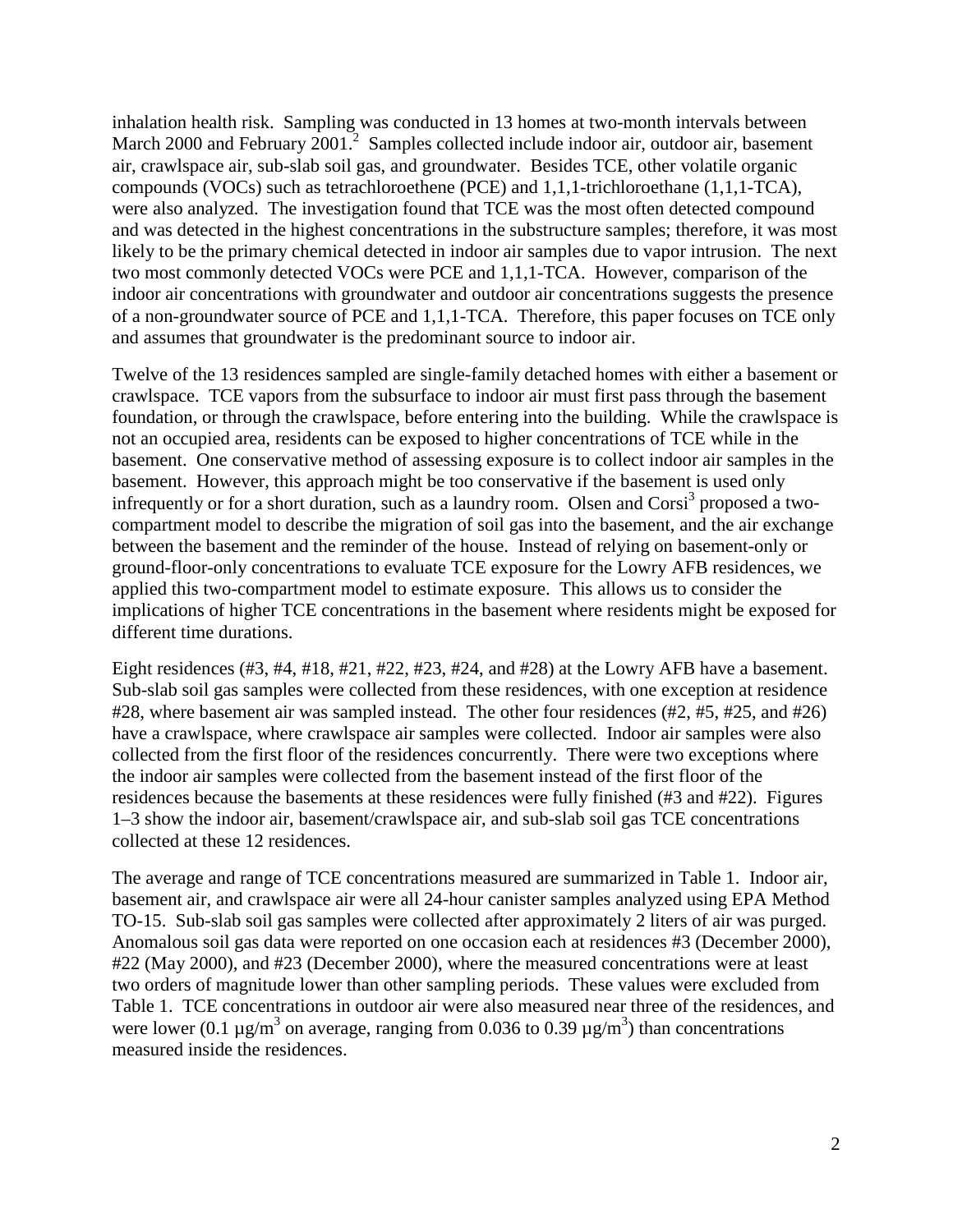|                 |                   | <b>Basement</b> /     |                          |
|-----------------|-------------------|-----------------------|--------------------------|
|                 | <b>Indoor Air</b> | <b>Crawlspace Air</b> | <b>Sub-Slab Soil Gas</b> |
| February 2000   | $2.3(0.2-11)$     | $11.1(1.8-20)$        | 1968 (260-5400)          |
| <b>May 2000</b> | $1.2(0.1-7.7)$    | $6.0(1.8-14)$         | 1545 (230-4000)          |
| August 2000     | $0.2(0.1-0.5)$    | $4.4(0.4-14)$         | 2800 (240-10000)         |
| October 2000    | $0.9(0.3-1.8)$    | $5.4(2.2-10)$         | 2743 (130-6600)          |
| December 2000   | $3.2(0.3-9)$      | $13.1(2.6-38)$        | 2060 (140-5100)          |
| February 2001   | $4.0(0.7-12)$     | $14.9(3.7-51)$        | 2153 (130-5200)          |

**Table 1.** Average TCE concentrations  $(\mu g/m^3)$  and concentration ranges



**Figure 1.** TCE concentrations measured in the indoor air of residences at Lowry Air Force Base.



**Figure 2.** TCE concentrations measured in basement air (residences #3, #22, and #28) and in crawlspace air (#2, #5, #25, #26).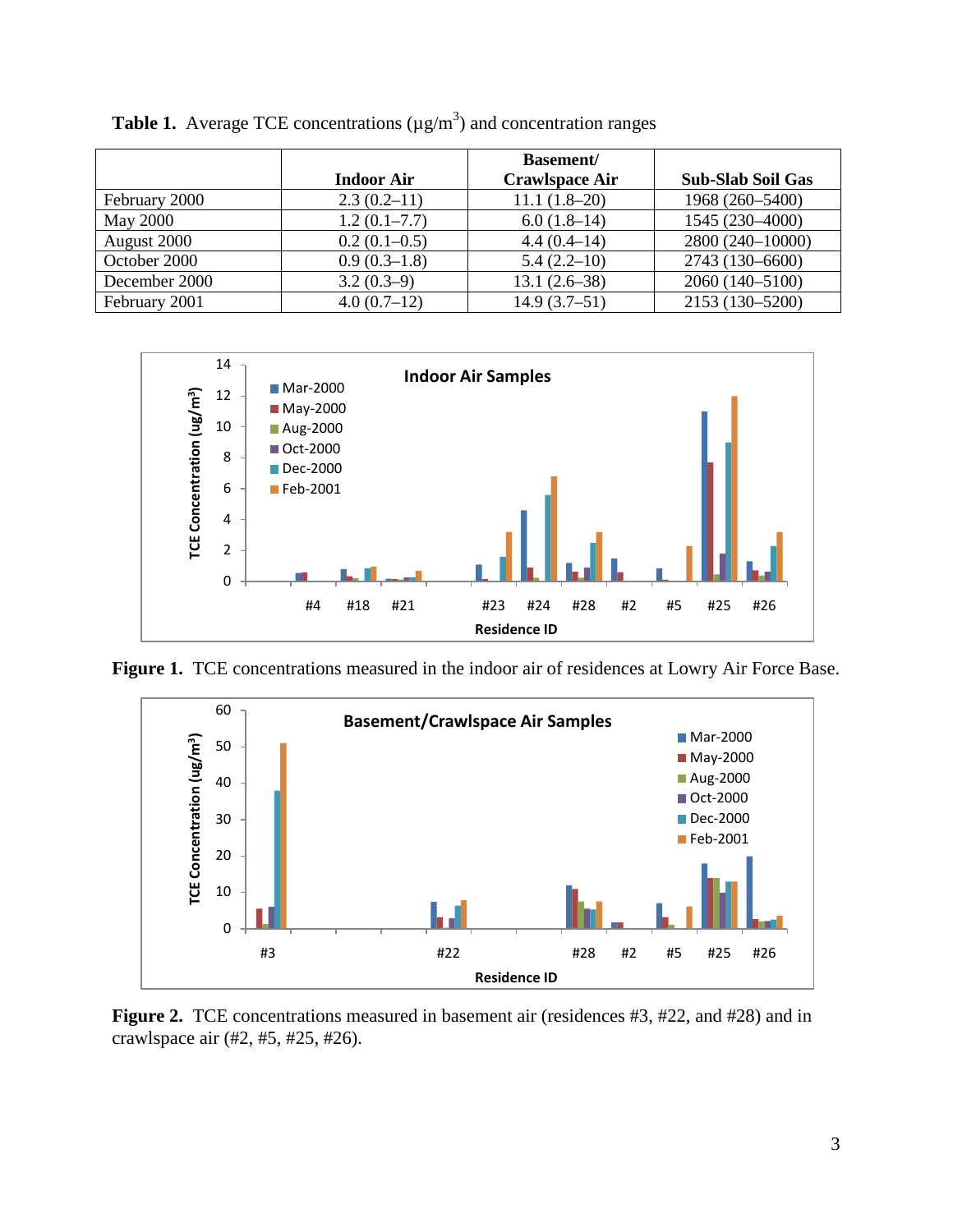



## **DATA ANALYSIS METHODS**

#### **Two-Compartment Model**

Olsen and Corsi<sup>3</sup> proposed a simplified two-compartment model to describe the concentrations from vapor intrusion in the basement air,  $C_b$  ( $\mu$ g/m<sup>3</sup>), and the remainder of the house,  $C_i$  ( $\mu$ g/m<sup>3</sup>), at steady state:

#### **Equation 1**

$$
C_b = \frac{E}{Q_b} \quad \text{and} \quad C_i = \frac{E}{Q_{out}}
$$

where:

 $E(\mu g/h)$  is the migration rate of the chemical from soil to basement

 $Q_b$  (m<sup>3</sup>/h) is the volumetric air flow from the basement to the ground floor

 $Q_{out}$  (m<sup>3</sup>/h) is the volumetric air flow from the house to the outdoors

Equation 1 assumes that a negligible amount of chemical enters the ground floor of the house from the outdoors, and from the ground floor of the house to the basement. In other words, the model assumes that the predominant transport of chemicals from vapor intrusion is from the subsurface into the basement, and from the basement to the ground floor of the house. This simplified model further assumes that the infiltrated chemical in the basement is drawn predominantly to the ground floor of the house, and a very small fraction is lost through crossventilation in the basement. Equation 1 is therefore appropriate for houses that are located directly above a groundwater plume of contaminants, such as the residences being considered. In situations where these assumptions may not hold, other parameters such as the volumetric airflow from the ground floor to basement must also be estimated to calculate  $C_b$  and  $C_i$ .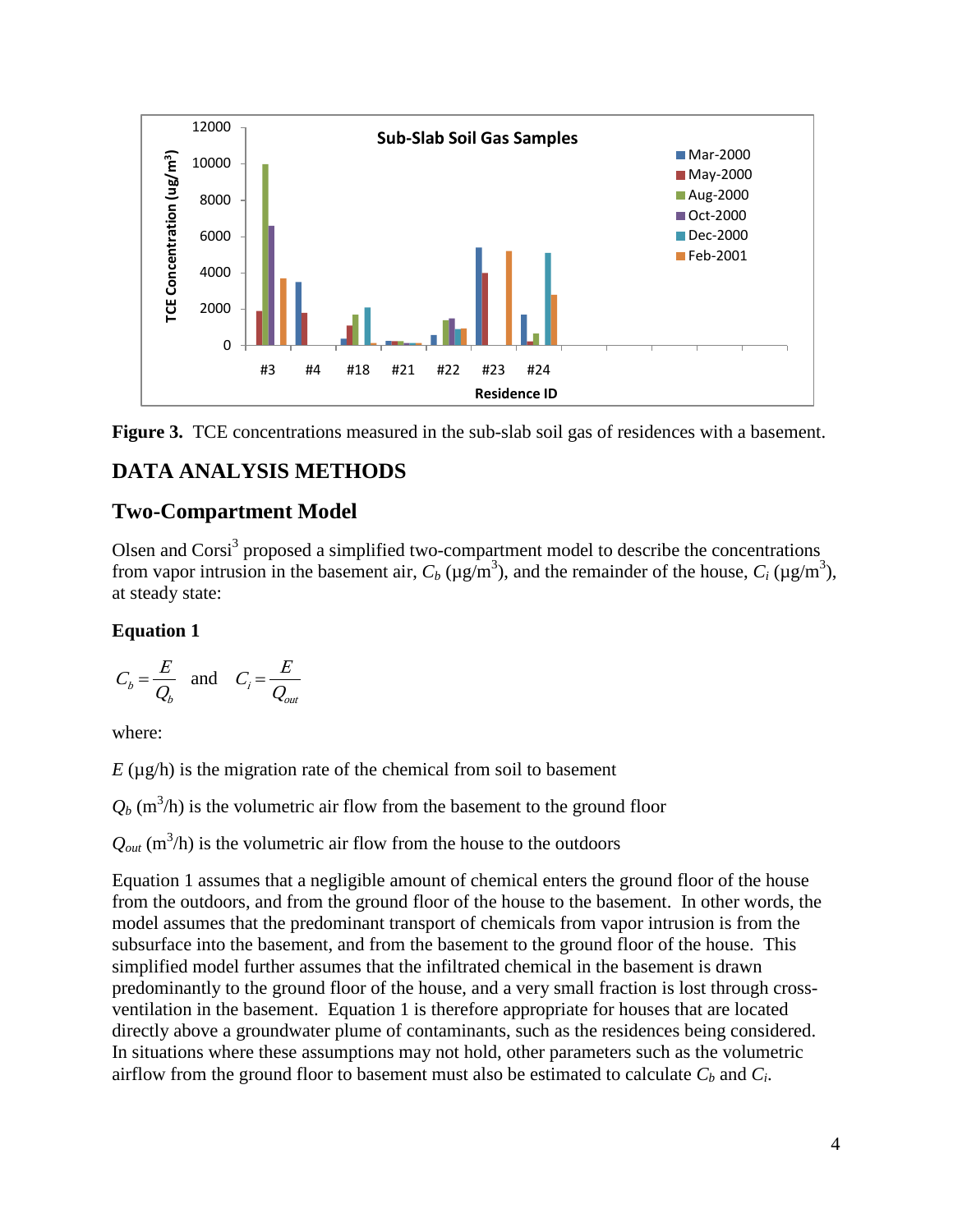Equation 1 implies that the ratio of chemical concentrations in the basement and ground floor,  $C_b/C_i$ , equals the ratio of ground floor-to-outdoor air flow and basement-to-ground floor air flow,  $Q_{out}/Q_b$ . Olsen and Corsi measured the basement air-exchange rate  $(Q_b \text{ divided by the basement})$ volume) of a one-story house in Paulsboro, New Jersey, to range from 0.17 to 0.75  $h^{-1}$ . However, the house air-exchange rate was not measured.

#### **Boston Multi-Zonal Airflow Studies**

Dodson et al.<sup>4</sup> measured the inter-zonal air flow as part of an indoor air quality assessment study in Boston, Massachusetts. Thirty-five of the residences sampled had basements, including both finished and unfinished. Air-flow rates from the basement to the occupied zone were measured over two seasons: summer 2004 and winter 2005. The authors found that the estimated air-flow rates between the basement and the occupied zone vary significantly  $(p = 0.003)$  by season, with a mean of 67 m<sup>3</sup>/h in summer and 174 m<sup>3</sup>/h in winter. They attributed this difference to a stronger stack effect in the winter within the residence. They also observed a significant ( $p =$ 0.036) negative correlation between the air-flow rates from the basement to the occupied zone and the temperature difference between the occupied zone and the basement in the summer. In winter, a marginally significant  $(p = 0.071)$  positive correlation was observed with respect to temperature difference.

The median percent of air-flow rate from the basement to the occupied zone  $(Q_b/Q_{out} \times 100\%)$ was 15% in summer and 48% in winter. This means that the ratio of *Qout*/*Qb* roughly equals 6.7 (1/15%) in summer and 2.1 (1/48%) in winter. Assuming that Equation 1 applies, if these Boston residences were subjected to vapor intrusion, contaminant concentrations in the basement air would be  $6.7\times$  the indoor air concentrations in the ground floor in summer. In winter, contaminant concentrations in the basement and ground floor of the residences are expected to be closer. The percent of air-flow rate from the basement to the occupied zone was variable among the residences sampled. The  $5<sup>th</sup>$  to  $95<sup>th</sup>$  percentile value ranged from 1% to 66% in summer, and 10% to 100% in winter. The ratio of  $C_b/C_i$  would therefore range from 1.5 to 100 in summer, and 1 to 10 in winter.

#### **Ratio of**  $C_b/C_i$  **from Basement/Crawlspace Samples**

The ratio of  $C_b/C_i$ , or  $Q_{out}/Q_b$ , is a measure of connectivity between the basement and the ground floor of the house. This ratio can also be interpreted as an attenuation factor of the infiltrated contaminants between the two compartments of the house. Differences in building construction could mean that the factors of 6.7 (summer) and 2.1 (winter) estimated above from the Boston samples may not be applicable to the residences at Lowry AFB. Alternatively, the ratio  $C_b/C_i$ can be calculated directly based on the TCE concentrations measured in the basement/crawlspace air relative to indoor air from a subset of the Lowry AFB residences. This method has the advantage that the data represent residences in the neighborhood built with similar construction methods.

Five of the Lowry AFB residences had both indoor air and basement/crawlspace air samples. Even though these five residences do not have a fully finished basement or a basement with formal flooring, they are still relevant data to consider because of the similar age and construction of the houses in the neighborhood. The TCE data for these houses are listed in Table 2. Residence #28 has a basement with dirt floor that is used only for storage**.** The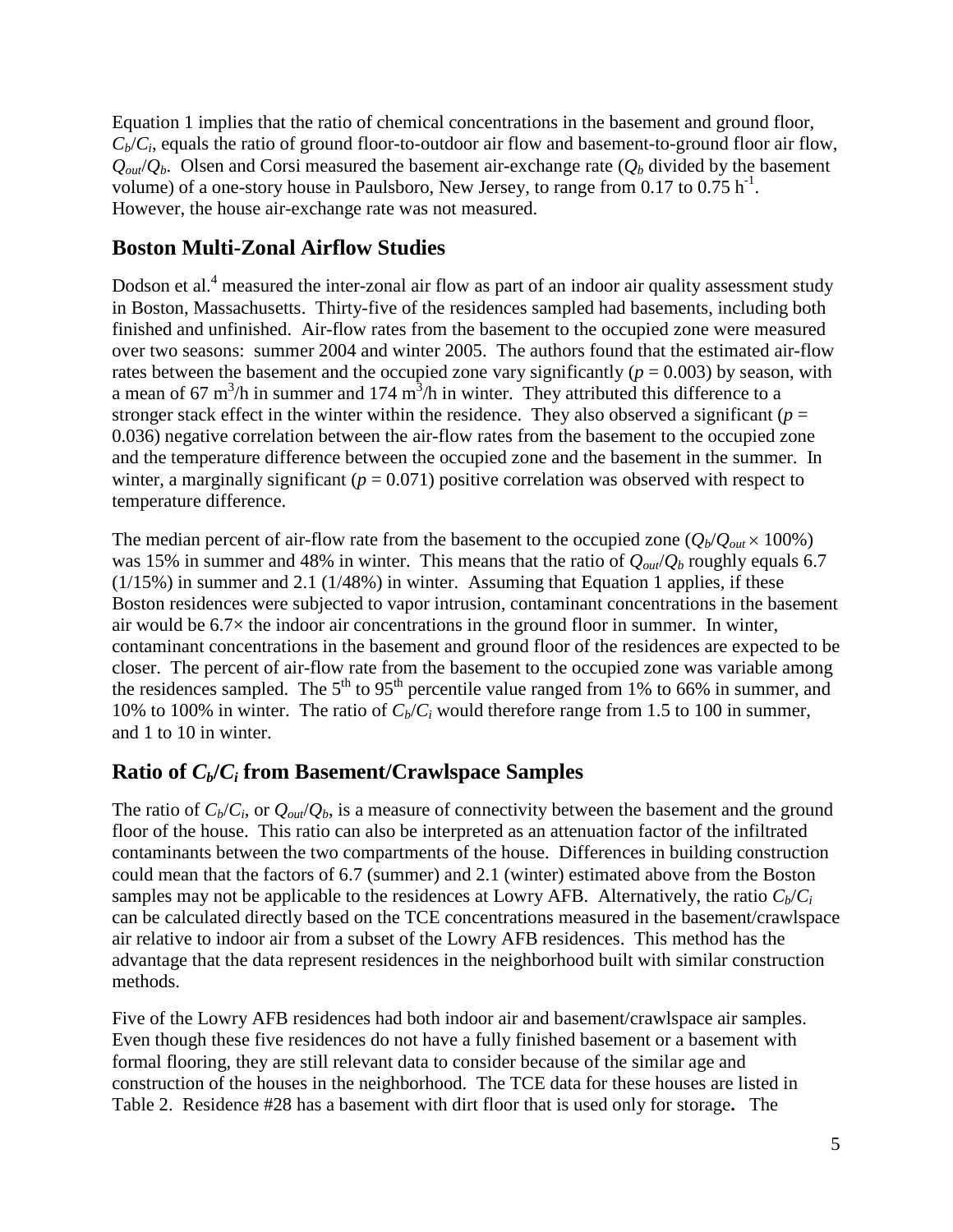remaining four of the five residences have a crawlspace rather than a basement. Crawlspaces can have significant cross-ventilation such that only a fraction of the infiltrated chemicals enter the ground floor of the house.<sup>5</sup> The same is true for well-ventilated basements, such as those with windows. In this case, the  $C_b/C_i$  ratios of the five residences are all within similar ranges (Table 2). This suggests that there is no significant difference in the attenuation of the infiltrated chemicals from the basement or crawlspace into the first floor of the house. This is likely because the residences were built with similar construction methods. In neighborhoods with more diverse construction, it is necessary to consider whether the available data are applicable to residences with different floor types.

|                | <b>TCE Indoor Air</b> | <b>TCE</b>                     |                 | <b>Daily Average</b> |
|----------------|-----------------------|--------------------------------|-----------------|----------------------|
|                | <b>Concentrations</b> | <b>Basement/Crawlspace Air</b> |                 | <b>Outdoor</b>       |
|                | $(\mu g/m^3)$         | Concentrations $(\mu g/m^3)$   | Ratio $C_b/C_i$ | Temperature $(^oF)$  |
| Residence #28  | 1.2                   | 12.0                           | 10.0            | 62.8                 |
| (w/basement)   | 0.6                   | 11.0                           | 17.5            | 64.8                 |
|                | 0.2                   | 7.6                            | 31.7            | 74.6                 |
|                | 0.9                   | 5.6                            | 6.3             | 59.5                 |
|                | 2.5                   | 5.4                            | 2.2             | 28.7                 |
|                | 3.2                   | 7.6                            | 2.4             | 32.7                 |
| Residence #2   | 1.5                   | 1.8                            | 1.2             | 32.7                 |
| (w/crawlspace) | 0.6                   | 1.8                            | 3.0             | 68.0                 |
| Residence #5   | 0.8                   | 7.1                            | 8.5             | 52.8                 |
| (w/crawlspace) | 0.1                   | 3.3                            | 30.0            | 61.8                 |
|                | 0.1                   | 1.2                            | 22.6            | 72.1                 |
|                | 2.3                   | 6.2                            | 2.7             | 32.7                 |
| Residence #25  | 11.0                  | 18.0                           | 1.6             | 44.3                 |
| (w/crawlspace) | 7.7                   | 14.0                           | 1.8             | 61.8                 |
|                | 0.5                   | 14.0                           | 30.4            | 80.1                 |
|                | 1.8                   | 10.0                           | 5.6             | 59.5                 |
|                | 9.0                   | 13.0                           | 1.4             | 28.7                 |
|                | 12.0                  | 13.0                           | 1.1             | 26.9                 |
| Residence #26  | 1.3                   | 20.0                           | 15.4            | 52.3                 |
| (w/crawlspace) | 0.7                   | 2.7                            | 3.8             | 60.4                 |
|                | 0.4                   | 2.1                            | 5.5             | 74.0                 |
|                | 0.6                   | 2.2                            | 3.4             | 50.7                 |
|                | 2.3                   | 2.6                            | 1.1             | 27.1                 |
|                | 3.2                   | 3.7                            | 1.2             | 26.9                 |

**Table 2.** Calculated ratio  $C_b/C_i$  from Lowry AFB residences

The average  $C_b/C_i$  categorized by the daily average outdoor temperature for the Lowry AFB residences is summarized in Table 3. The average  $C_b/C_i$  for these houses in winter is similar to the Boston study. The ratio from the Boston study was 2.1 in winter, which is roughly the same as that observed in the Lowry AFB residences  $(C_b/C_i = 1.7$ , see Table 3) with paired basement/crawlspace TCE concentrations. A larger  $C_b/C_i$  ratio is calculated in summer, based on the Lowry AFB residences as compared to the Boston study, likely because the sampling protocol allowed open windows and doors. Faster air exchange with the outdoors would lower the TCE concentrations indoors, and therefore resulted in a higher  $C_b/C_i$  ratio. Based on the fact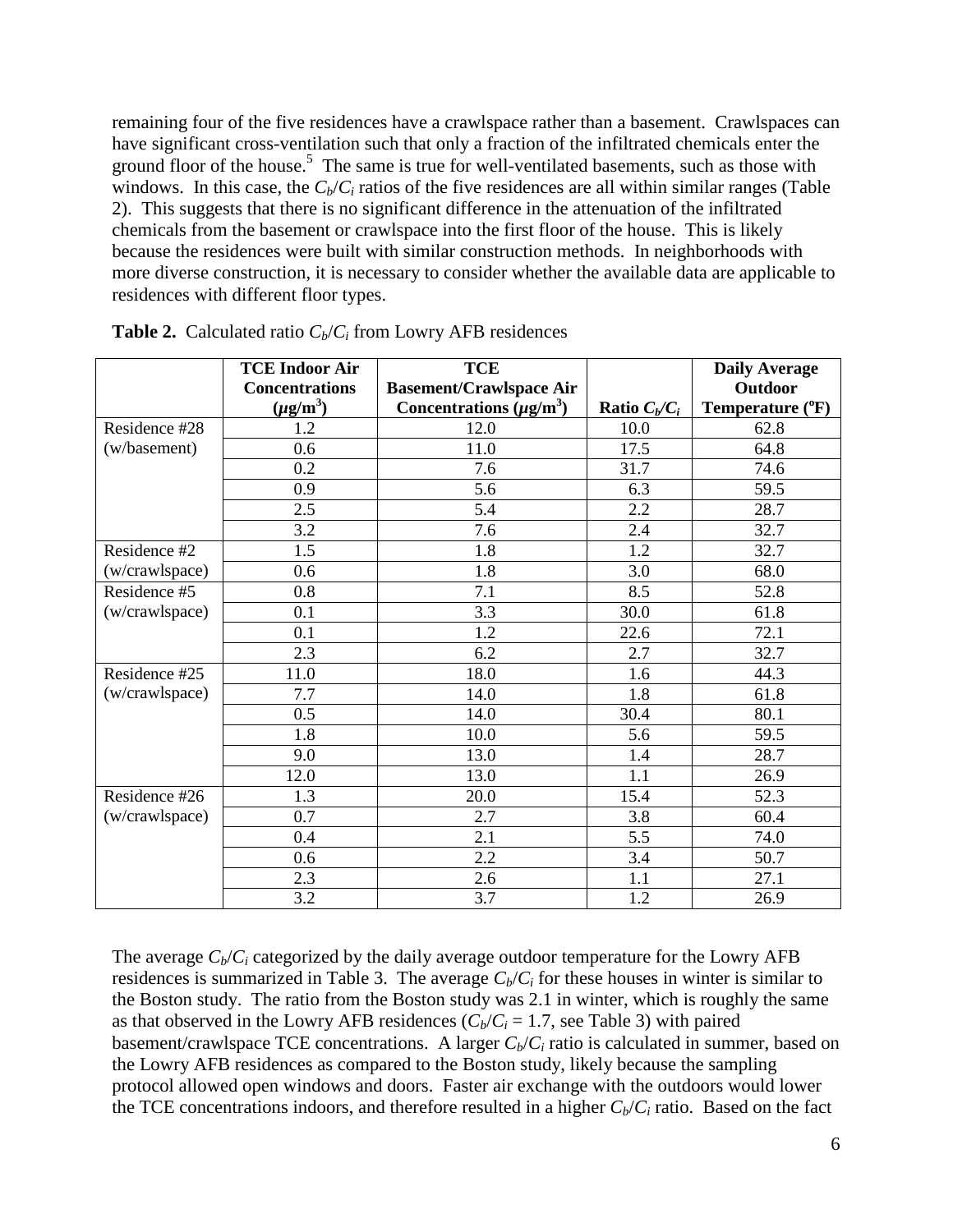that the Boston study found similar overall air-exchange rate in both seasons, windows and doors were likely kept closed throughout the study.

|                                   | <b>Ratio</b> $C_b/C_i$ |              |                                               |
|-----------------------------------|------------------------|--------------|-----------------------------------------------|
| Daily Average Outdoor Temperature | Average                | Min-Max      | $5^{\text{th}}$ –95 $^{\text{th}}$ Percentile |
| $>60^\circ F$                     | 15.6 $(n = 10)$        | $1.8 - 31.7$ | $2.3 - 31.1$                                  |
| 40–60 $\mathrm{^{\circ}F}$        | 6.8 $(n = 6)$          | $1.6 - 15.4$ | $2.1 - 13.7$                                  |
| ${<}40~^{\circ}\text{F}$          | 1.7 $(n = 8)$          | $1.1 - 2.7$  | $1.1 - 2.6$                                   |

**Table 3.** Summary of calculated ratio  $C_b/C_i$ 

## **MODEL PREDICTIONS**

The National Human Activity Pattern Survey<sup>6</sup> (NHAPS) is a telephone survey ( $n = 9,368$ ) of exposure-related human activities in the U.S. conducted from September 1992 through September 1994. The survey collected 24-hour retrospective diaries and answers to a number of questions related to exposure to air and water contaminants. Tsang and Klepeis  $(1998)^7$  found generally good agreement between NHAPS representation and the 1990 U.S. census. All statistics presented below rely on the post-stratification weights that Klepeis et al.  $(1996)^6$  have devised to correct for population proportions for age and sex.

According to NHAPS, about 35% of the U.S. population lives in a detached single-family house with a basement. Among this population, the median time spent at home is 15.4 hours per day  $(95<sup>th</sup>$  percentile = 24 hours). However, only 8% of the NHAPS respondents reported spending time in the basement during the previous 24 hours. Among those who spent time in the basement, the median time spent was 1.5 hours ( $95<sup>th</sup>$  percentile = 12 hours). The median fraction of time that a resident spends in the basement is  $0.09 (95<sup>th</sup>$  percentile = 0.42). This shows that it is highly conservative to assume that residents are exposed to chemicals in basement air from vapor intrusion for 24 hours per day.

## **Residences with Fully Finished Basements**

Residences #3 and #22 both have a fully finished basement. The average TCE concentrations measured in the basements were 20.4  $\mu$ g/m<sup>3</sup> and 4.7  $\mu$ g/m<sup>3</sup>, respectively. These would be the exposure concentrations if residents were to spend 24 hours a day in the basement. However, based on the NHAPS data, this is likely to be a very conservative assumption.

The ratio of  $C_b/C_i$  for each sampling day is correlated to the daily average outdoor temperature, as summarized in Table 3. This calculation uses the average  $C_b/C_i$  ratio (Table 3) to predict  $C_i$ based on the measured  $C_b$  value. Table 4 shows the estimated TCE concentrations for typical and high-end exposure scenarios when residents spend 9% and 42% of their time in the basement while at home. The typical estimated exposure concentrations are about 50% lower than estimates based on basement air measurements alone. Even in the high-end exposure scenario wherein residents spend close to half of their time in the basement, their estimated exposure is about 30% lower than estimates based on basement air measurements alone.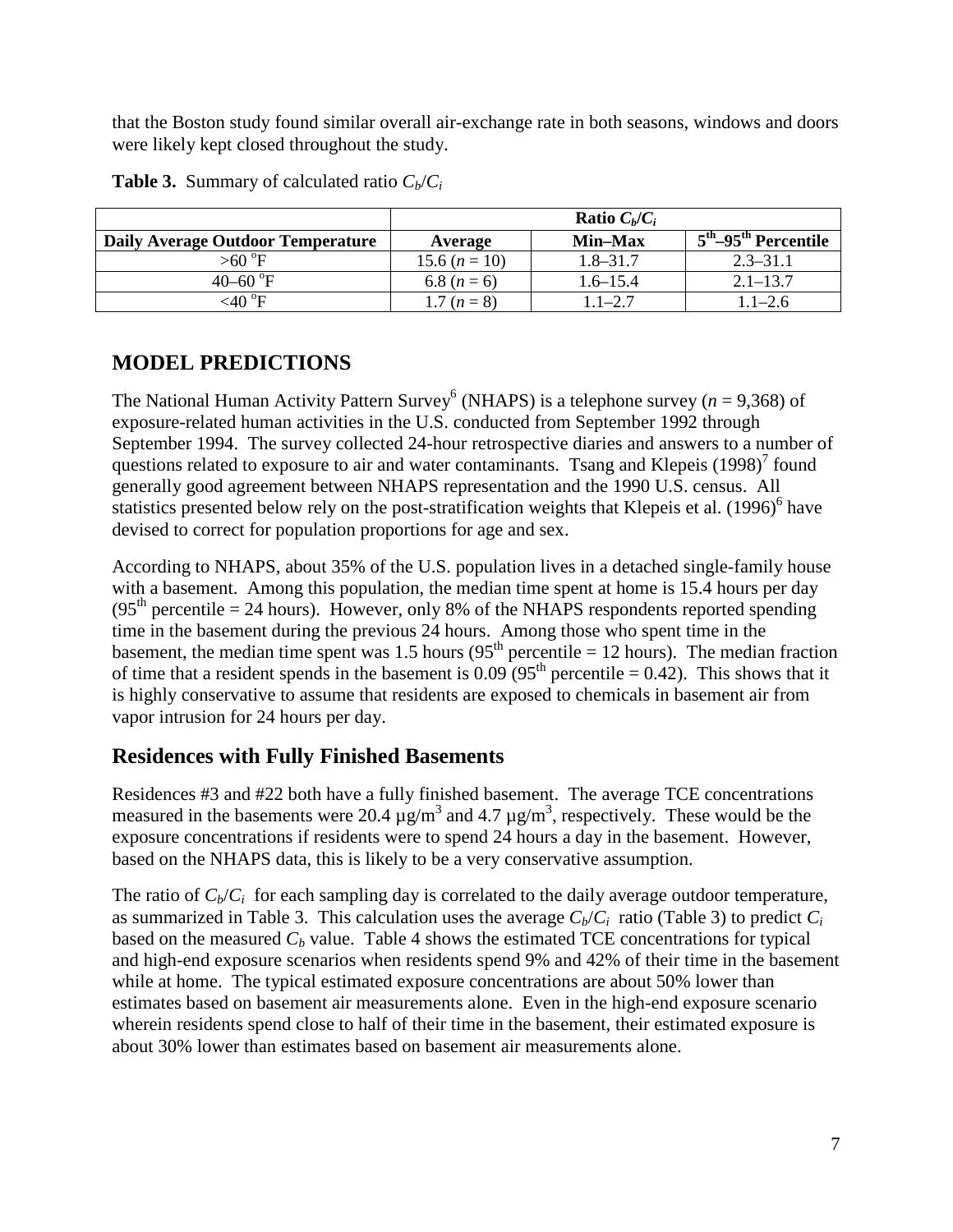| <b>Residence</b> | <b>Sample Date</b> | <b>Daily Average</b><br>Outdoor<br>Temperature (°F) | Ratio $C_b/C_i$ | Measured $C_h$<br>$(\mu g/m^3)$          | <b>Predicted</b> $C_i$<br>$(\mu g/m^3)$ |
|------------------|--------------------|-----------------------------------------------------|-----------------|------------------------------------------|-----------------------------------------|
| #3               | 6/15/2000          | 72.9                                                | 15.6            | 5.6                                      | 0.4                                     |
|                  | 8/14/2000          | 79.6                                                | 15.6            | 1.4                                      | 0.1                                     |
|                  | 10/19/2000         | 59.5                                                | 6.8             | 6.1                                      | 0.9                                     |
|                  | 12/14/2000         | 27.3                                                | 1.7             | 38                                       | 23.0                                    |
|                  | 2/8/2001           | 13.7                                                | 1.7             | 51                                       | 30.8                                    |
|                  |                    | Estimated exposure concentration $(\mu g/m^3)$ =    |                 | $20.4$ (average)                         | 11.9 $(f = 0.09)$<br>15.0 $(f = 0.42)$  |
| #22              | 3/25/2000          | 50.3                                                | 6.8             | 7.5                                      | 1.1                                     |
|                  | 5/24/2000          | 64.8                                                | 15.6            | 3.3                                      | 0.2                                     |
|                  | 8/16/2000          | 74.6                                                | 15.6            | 0.37                                     | 0.02                                    |
|                  | 10/19/2000         | 59.5                                                | 6.8             | 2.9                                      | 0.4                                     |
|                  | 12/14/2000         | 27.3                                                | 1.7             | 6.4                                      | 3.9                                     |
|                  | 2/6/2001           | 32.7                                                | 1.7             | 7.9                                      | 4.8                                     |
|                  |                    | Estimated exposure concentration $(\mu g/m^3)$ =    | 4.7 (average)   | 2.0 $(f = 0.09)$<br>$3.0$ ( $f = 0.42$ ) |                                         |

**Table 4.** TCE exposure concentration estimates for residences with fully finished basements  $(f = fraction of time spent in basement while at home)$ 

#### **Residences with Partially/Unfinished Basements**

For residences with partially finished or unfinished basements near the Lowry AFB, indoor air samples were collected from the ground floor only. Such basements are sometimes used as laundry rooms. For example, washers and dryers were found in the basements of residences #21 and #23. NHAPS reports that 31% of the detached single-family houses with a basement store their washers and dryers in the basement. Elevated TCE concentrations in the basement could mean that exposure is underestimated if calculated based on the ground-floor indoor air measurements alone.

The ratio of  $C_b/C_i$  is applied to residences near Lowry AFB by reference to the daily average outdoor temperature relationship in Table 3. In this case, the measured parameter is  $C_i$ , and the prediction gives  $C_b$ . Only about 5% of the NHAPS respondents did laundry in the previous 24 hours. Because this percentage is low, only a few respondents  $(n = 57)$  provided data on how long they spent doing laundry. To increase the sample size, data from all single-family houses were included regardless of the location of the washing machine. This increases the same size to  $n = 352$ . Data from two survey questions were combined to give the fraction of time spent doing laundry while at home. The first question was the time a respondent spent doing laundry in the previous 24 hours. Among those who said yes, the median time spent doing laundry was 1 hour  $(95<sup>th</sup> percentile = 3 hours).$ 

The second question was the frequency of using a washing machine to wash clothes. This question was asked on the exposure questionnaire portion (instead of the diary) of the NHAPS. There were two versions of the questionnaire, and this question was included on only one of them; therefore, data were available from only half the respondents. Table 5 shows the frequency of using a washing machine to wash clothes from all respondents who reside in single-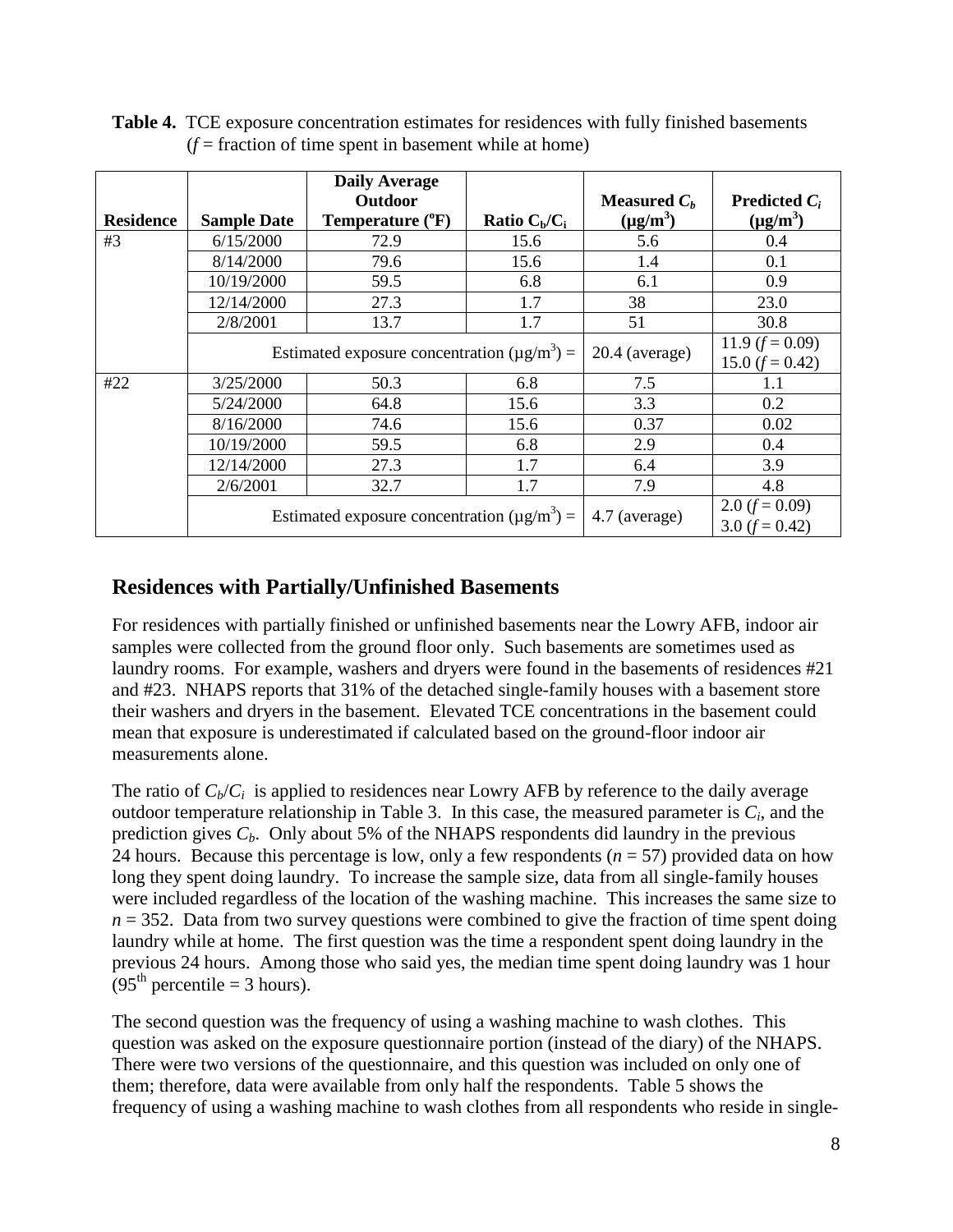family detached houses, and respondents who did laundry in the previous 24 hours of the survey. The fraction of time spent doing laundry while at home is calculated by the number of times the washing machine is used multiplied by the duration. The median fraction of time spent doing laundry while at home is  $0.018(95<sup>th</sup>$  percentile = 0.096). These fractions are somewhat conservative, because the subgroup of respondents who did laundry in the past 24 hours of the survey tends to use the washing machine more often on a weekly basis, as shown in Table 5. For example, about one-third of the respondents who did laundry in the past 24 hours do laundry almost every day, whereas only 18% of all respondents report being in this category. This means that the fraction of time spent doing laundry by all respondents is likely to be lower than what is calculated here based on the subgroup data alone.

| <b>Number of Times Washing Machine is</b> |             | <b>Respondents who Did</b><br><b>Laundry in Past 24 Hours</b> | <b>All Respondents</b>   |  |
|-------------------------------------------|-------------|---------------------------------------------------------------|--------------------------|--|
| <b>Used</b>                               |             | Frequency ( $n = 162$ )                                       | Frequency ( $n = 2866$ ) |  |
| Never or don't know                       | $(n = 0.0)$ | 2.1%                                                          | 16.2%                    |  |
| Less than once a week                     | $(n = 0.5)$ | 3.0%                                                          | $6.3\%$                  |  |
| One to two times a week                   | $(n = 1.5)$ | 30.1%                                                         | 31.2%                    |  |
| Three to five times a week                | $(n = 4.0)$ | 33.0%                                                         | 27.9%                    |  |
| Almost every day                          | $(n = 6.0)$ | 31.4%                                                         | 18.3%                    |  |

**Table 5.** NHAPS data on number of times washing machine is used to washing clothes

Table 6 shows estimated exposure concentrations for a typical scenario wherein residents spend a small fraction of their time  $(f = 0.018)$  doing laundry in the basement while at home, and whether residents spend significantly more time on this activity  $(f = 0.096)$ . The typical case roughly corresponds to doing laundry once a week for 2 hours, and the high-end exposure case corresponds to doing laundry almost daily for 2 hours. Residence #4 was excluded from this analysis because only two indoor air samples were collected in April and May of 2000. Instead of a quantitative calculation of exposure concentrations, it would be more appropriate to evaluate risk for this residence by also considering other lines of evidences that are beyond the scope of this analysis.

Compared to the average TCE concentrations measured in the ground floor of the residences, ignoring the exposure while doing laundry in the basement typically means a slight underprediction (5%). However, for residents who do laundry more frequently, the underprediction can reach 30%. This calculation assumes that residents spend the entire time in the basement while doing laundry, so it is a conservative estimate. On the other hand, the estimated exposure concentrations assume that no other activity takes place in the basement. Residents' exposure to TCE would be higher than estimated in Table 6 if the basements were used more extensively.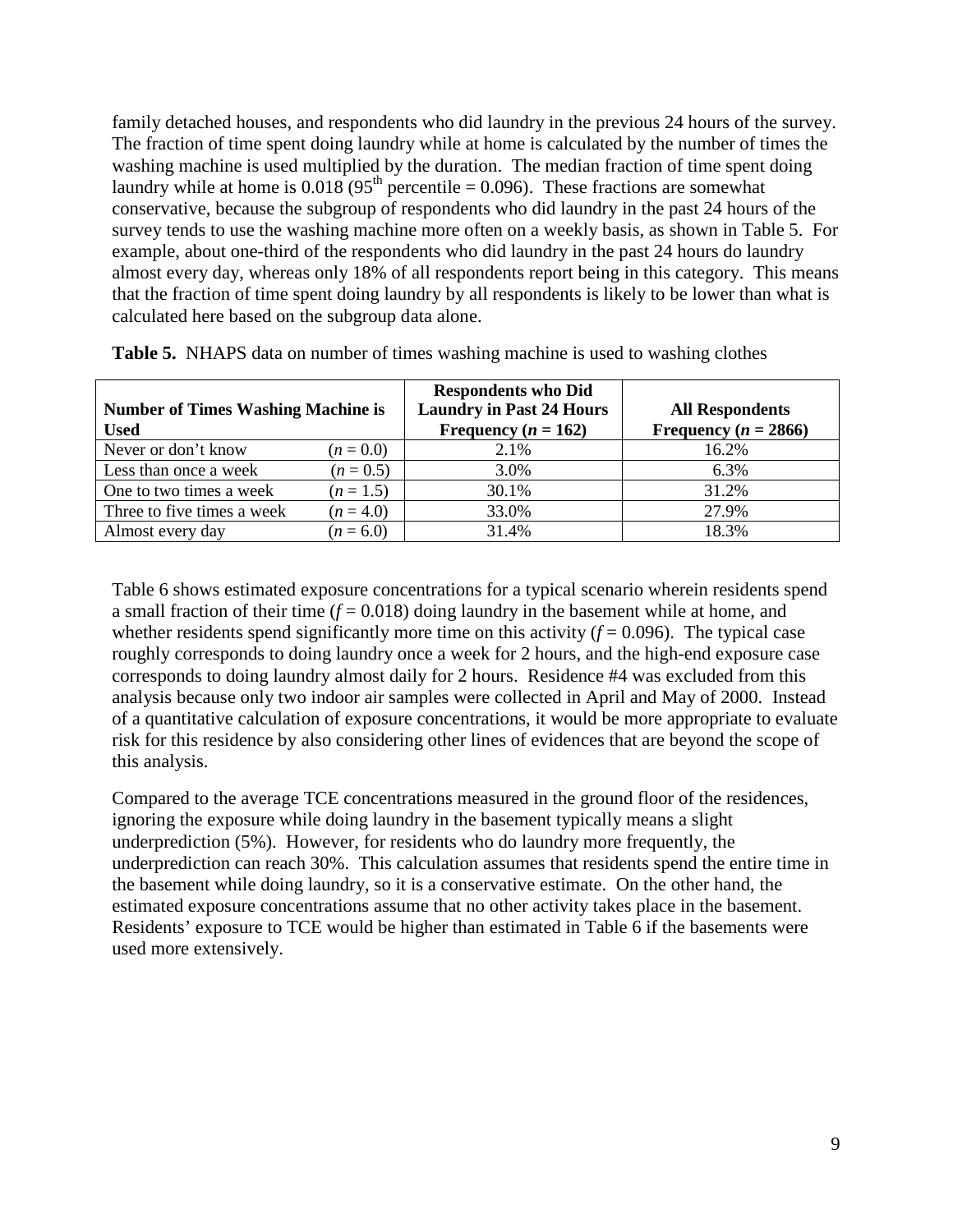**Table 6.** TCE exposure concentration estimates for residences with partially/unfinished basement if used only for laundry

|                  |                    | <b>Daily Average</b>                                          |                  |                                                |                        |
|------------------|--------------------|---------------------------------------------------------------|------------------|------------------------------------------------|------------------------|
|                  |                    | <b>Outdoor</b>                                                |                  | <b>Measured</b> $C_i$                          | <b>Predicted</b> $C_h$ |
| <b>Residence</b> | <b>Sample Date</b> | Temperature (°F)                                              | Ratio $C_b/C_i$  | $(\mu g/m^3)$                                  | $(\mu g/m^3)$          |
| #18              | 3/22/2000          | 32.7                                                          | 1.7              | 0.80                                           | 1.3                    |
|                  | 5/30/2000          | 68.0                                                          | 15.6             | 0.34                                           | 5.3                    |
|                  | 8/24/2000          | 69.3                                                          | 15.6             | 0.21                                           | 3.3                    |
|                  | 12/18/2000         | 28.7                                                          | 1.7              | 0.86                                           | 1.4                    |
|                  | 2/6/2001           | 32.7                                                          | 1.7              | 0.96                                           | 1.6                    |
|                  |                    | Estimated exposure concentration $(\mu g/m^3)$ =              | $0.63$ (average) | $0.67$ ( $f = 0.02$ )<br>$0.82$ ( $f = 0.10$ ) |                        |
| #21              | 3/23/2000          | 44.3                                                          | 6.8              | 0.18                                           | 1.2                    |
|                  | 5/25/2000          | 61.8                                                          | 15.6             | 0.15                                           | 2.3                    |
|                  | 8/14/2000          | 79.6                                                          | 15.6             | 0.12                                           | 1.9                    |
|                  | 10/26/2000         | 46.2                                                          | 6.8              | 0.25                                           | 1.7                    |
|                  | 12/18/2000         | 28.7                                                          | 1.7              | 0.27                                           | 0.4                    |
|                  | 2/6/2001           | 32.7                                                          | 1.7              | 0.69                                           | 1.1                    |
|                  |                    | Estimated exposure concentration ( $\mu$ g/m <sup>3</sup> ) = | $0.28$ (average) | $0.30$ ( $f = 0.02$ )<br>$0.39$ ( $f = 0.10$ ) |                        |
| #23              | 3/23/2000          | 44.3                                                          | 6.8              | 1.1                                            | 7.5                    |
|                  | 5/25/2000          | 61.8                                                          | 15.6             | 0.14                                           | 2.2                    |
|                  | 12/19/2000         | 32.7                                                          | 1.7              | 1.6                                            | 2.6                    |
|                  | 2/6/2001           | 32.7                                                          | 1.7              | 3.2                                            | 5.3                    |
|                  |                    | Estimated exposure concentration ( $\mu$ g/m <sup>3</sup> ) = | $1.51$ (average) | 1.56 $(f = 0.02)$<br>1.79 $(f = 0.10)$         |                        |
| #24              | 3/23/2000          | 44.3                                                          | 6.8              | 4.6                                            | 31.2                   |
|                  | 5/24/2000          | 64.8                                                          | 15.6             | 0.89                                           | 13.9                   |
|                  | 8/16/2000          | 74.6                                                          | 15.6             | 0.24                                           | 3.7                    |
|                  | 12/18/2000         | 28.7                                                          | 1.7              | 5.6                                            | 9.3                    |
|                  | 2/6/2001           | 32.7                                                          | 1.7              | 6.8                                            | 11.3                   |
|                  |                    | Estimated exposure concentration ( $\mu$ g/m <sup>3</sup> ) = | $3.63$ (average) | 3.81 $(f = 0.02)$<br>4.61 $(f = 0.10)$         |                        |

 $(f = fraction of time spent in basement while at home doing launch)$ 

## **Risk Assessment**

Over- or under-predicting the exposure concentrations by a certain percentage may affect the conclusions of a risk assessment if the initial estimate is near the "acceptable" risk level, regardless of how that level is defined for a particular site. For example, Figures 4 and 5 show the estimated cancer risk based on a unit cancer risk factor for TCE of  $2\times10^{-6}$  (m<sup>3</sup>/µg).<sup>8</sup> If the average indoor air measurements were used as the exposure concentrations, residence #18 is just above a cancer risk of  $1\times10^{-6}$ , and residence #21 is below that level. However, the consideration of residents potentially being exposed to higher concentrations of TCE in the basement might sway the decision toward a more conservative outcome. It is possible to think of cases where the argument might be the reverse. Because it is unlikely that residents would spend their entire time in the basement while at home, risk assessments based on the average basement air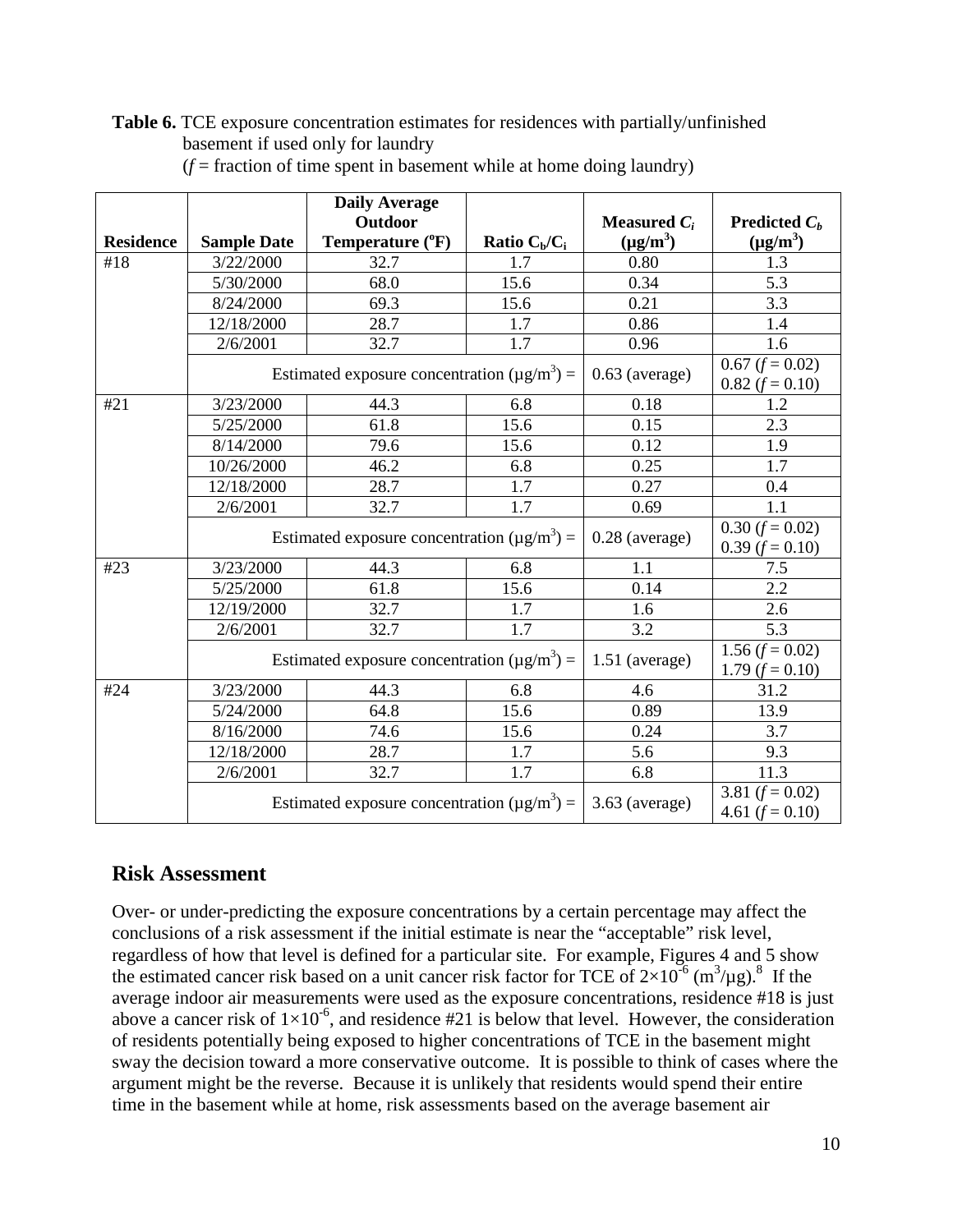concentrations are inherently conservative and may result in more remediation being required than is necessary to protect human health. Conversely, assuming that residents with unfinished basements spend no time in the basement may underestimate the need for remediation. For example, substantial exposure to infiltrated contaminants might occur if the unfinished basement were remodeled into a bedroom. Concentration estimates in the basement and the rest of the house can help determine the appropriate remediation options for residences that may be affected by vapor intrusion.



**Figure 4.** Predicted cancer risk based on the average basement air concentrations, and exposure concentrations calculated using a two-compartment model (see Table 5). Column height shows the median prediction. Error bar shows the 95<sup>th</sup> percentile prediction.



**Figure 5.** Predicted cancer risk based on the average indoor air concentrations, and exposure concentrations calculated using a two-compartment model (see Table 6). Column height shows the median prediction. Error bar shows the 95<sup>th</sup> percentile prediction.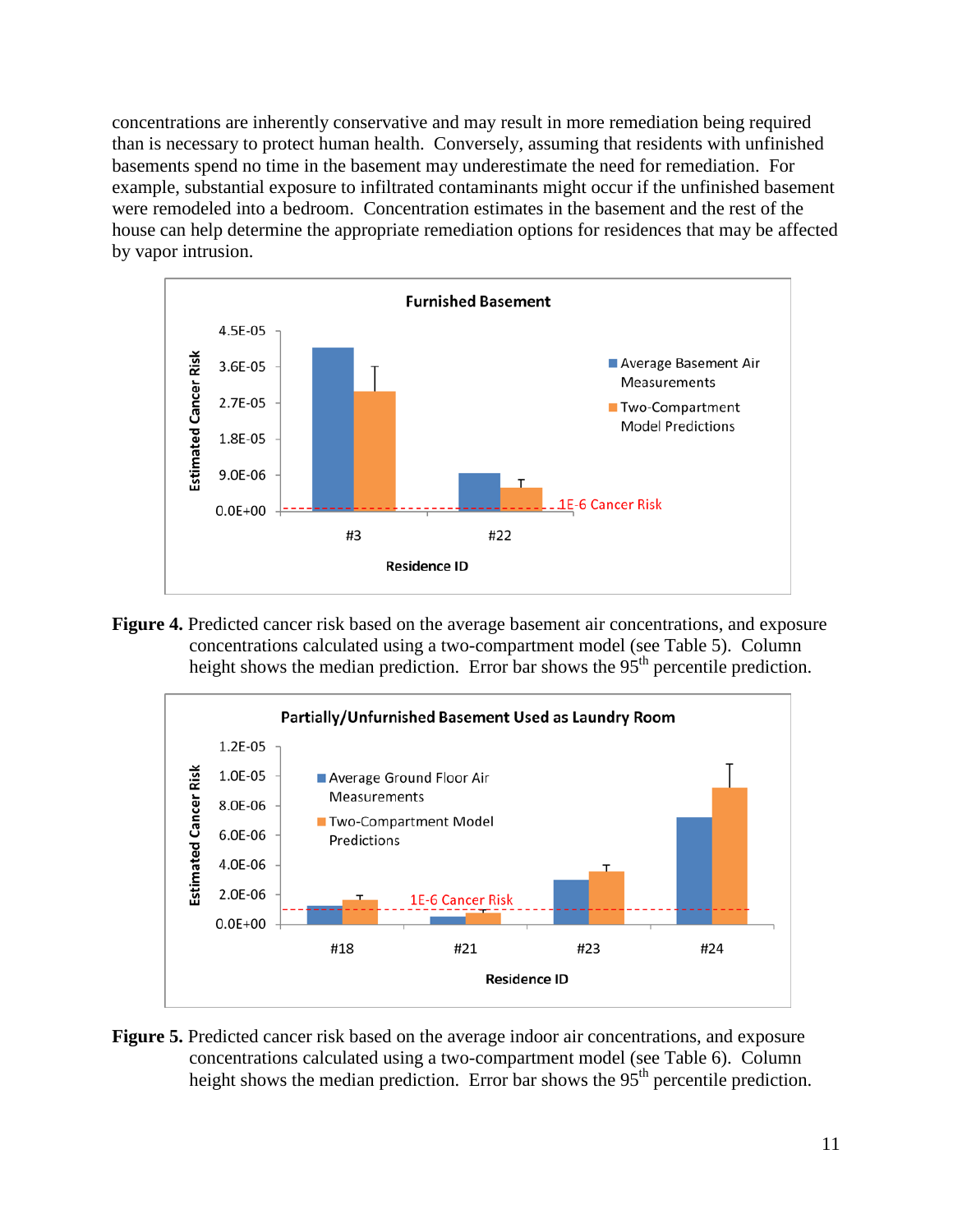#### **SUMMARY**

The TCE concentrations measured at residences near the Lowry AFB suggest higher concentrations in the basement than in the ground floor of the house. The difference in concentration between the basement and the ground floor is larger in the summer than in winter. This is likely due to a stronger stack effect driving air to migrate from the basement to the ground floor of the house in winter, and also a higher air-exchange rate in the ground floor of the house with the outdoors from opened doors and windows in summer. These observations are supported by basement air-flow studies in the literature.<sup>3,4</sup>

This analysis characterizes two parameters used to evaluate exposure to elevated TCE concentrations in the basement. The first parameter is the ratio between the concentrations in basement air and indoor air measured in the ground floor of the house,  $C_b/C_i$ . For reasons explained above, this ratio varies with seasons. We estimated that  $C_b/C_i$  is approximately 15.6 when the daily average outdoor temperature is warm  $(>60\text{ °F})$ , 6.8 when the temperature is moderate (40–60 °F), and 1.7 when the temperature is cool ( $\langle 40 \text{ }^{\circ}$ F). These ratios were calculated using TCE concentrations measured in the basement/crawlspace air relative to indoor air from five Lowry AFB residences. The Boston multi-zonal air-flow studies also found similar ranges for  $C_b/C_i$  based on measurements from thirty-five residences with finished and unfinished basements.<sup>4</sup> This suggests that data from the five Lowry AFB residences are relevant data to consider, even though this subset of residences have different floor types.

The second important parameter to quantify is the fraction of time, *f*, that residents spend in the basement while at home. We used NHAPS data to calculate the median and  $95<sup>th</sup>$  percentile values for basements that are fully finished and are likely occupied more often, and for basements that are used less frequently for laundry. The median *f* value is 0.09 for finished basements, with the 95<sup>th</sup> percentile value at 0.42. If the basement is used for laundry only, the median  $f$  value is 0.018, with the 95<sup>th</sup> percentile value at 0.096. The NHAPS also points out that some fraction of the population rarely goes to the basement, or is responsible for doing laundry. This evaluation shows the importance of assessing time spent in the basement when estimating potential health risks associated with vapor intrusion.

#### **REFERENCES**

- 1. Environmental investigation and remediation efforts at Lowry Air Force Base. See [://www.lowryafbcleanup.com/Lowryhome.html](http://www.lowryafbcleanup.com/Lowryhome.html) (accessed May 2010).
- 2. Draft Final–Phase 3 groundwater-to-indoor air VOC migration pathway investigation report. December 2001. Prepared for Air Force Center for Environmental Excellence (AFCEE/ERB) Base Closure Restoration Division, Brooks Air Force Base, TX. USAF Contract No.: F41624-94-D-8051, Delivery Order No.: 0003. Versar, Inc., Northglenn, CO.
- 3. Olson DA, RL Corsi. 2001. Characterizing exposure to chemicals from soil vapor intrusion using a two-compartment model. Atmos Environ 35:4201–4209.
- 4. Dodson RE, JI Levy, JP Shine, et al. 2007. Multi-zonal air flow rates in residences in Boston, Massachusetts. Atmos Environ 41:3722–3727.